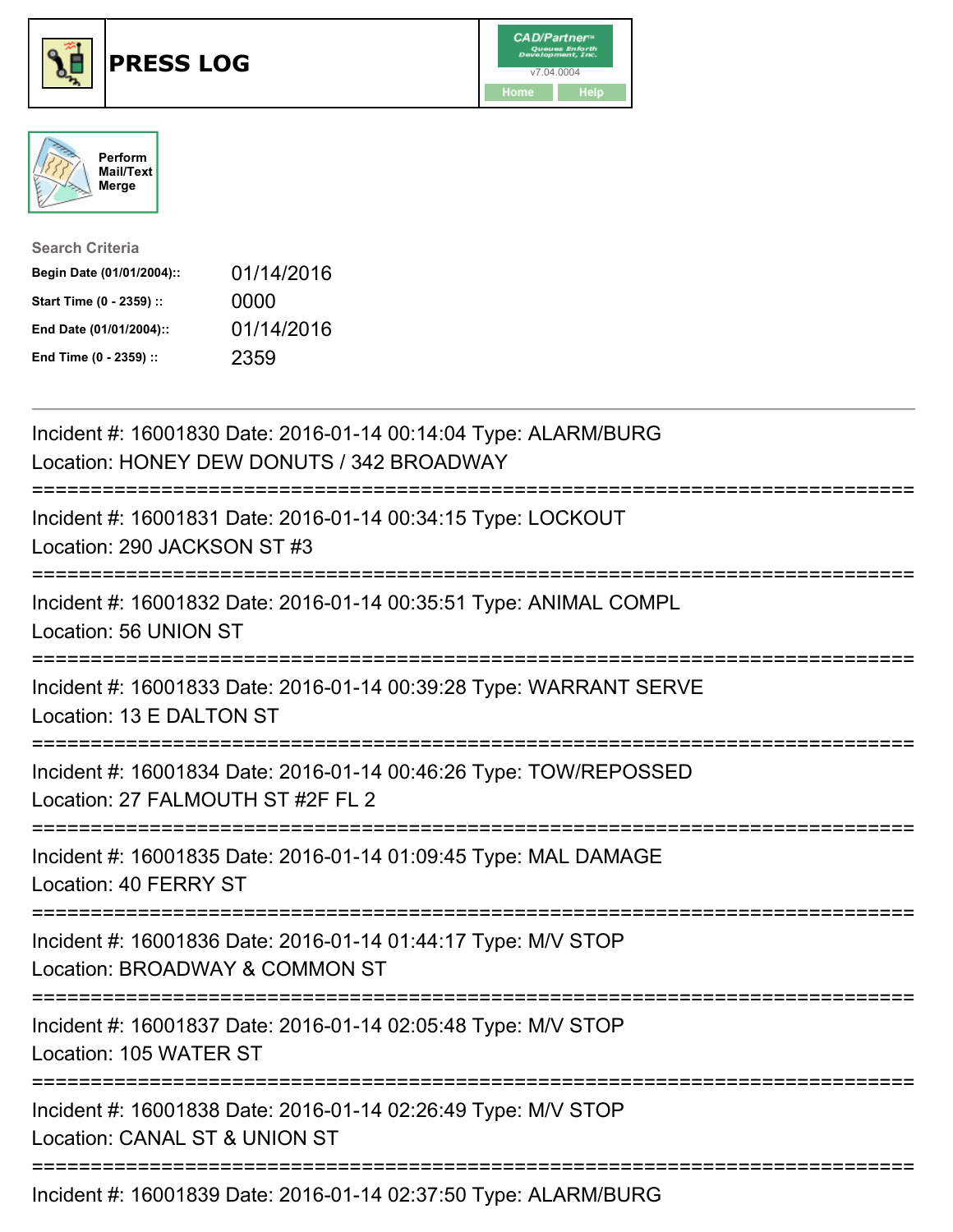| Location: C&O MARKET / 58 BEACON ST                                                                                                      |
|------------------------------------------------------------------------------------------------------------------------------------------|
| Incident #: 16001840 Date: 2016-01-14 02:45:18 Type: AUTO ACC/UNK PI<br>Location: 546 HAVERHILL ST                                       |
| Incident #: 16001841 Date: 2016-01-14 02:55:57 Type: M/V STOP<br>Location: BELLEVUE ST & HAVERHILL ST<br>=============================== |
| Incident #: 16001842 Date: 2016-01-14 04:18:25 Type: DOMESTIC/PROG<br>Location: 220 MERRIMACK ST #330                                    |
| Incident #: 16001843 Date: 2016-01-14 05:21:09 Type: ALARM/BURG<br>Location: FLEA MARKET / 468 N CANAL ST<br>-------------------         |
| Incident #: 16001844 Date: 2016-01-14 05:53:24 Type: UNWANTEDGUEST<br>Location: 35 CHICKERING ST                                         |
| Incident #: 16001845 Date: 2016-01-14 06:01:52 Type: ALARM/BURG<br>Location: MAINSTREAM GLOBAL / 91 GLENN ST                             |
| Incident #: 16001846 Date: 2016-01-14 06:12:25 Type: AUTO ACC/NO PI<br>Location: 169 WILLOW ST                                           |
| Incident #: 16001847 Date: 2016-01-14 06:17:16 Type: LARCENY/PAST<br>Location: AMES ST & OLIVE AV                                        |
| Incident #: 16001848 Date: 2016-01-14 06:22:00 Type: STOL/MV/PAS<br>Location: 204 BRUCE ST                                               |
| Incident #: 16001849 Date: 2016-01-14 06:38:25 Type: SPECIAL CHECK<br>Location: 59 STATE ST                                              |
| Incident #: 16001850 Date: 2016-01-14 07:25:32 Type: CLOSE STREET<br>Location: LAWRENCE ST & MYRTLE ST                                   |
| Incident #: 16001851 Date: 2016-01-14 07:30:40 Type: M/V STOP<br>Location: BROADWAY & WATER ST                                           |
| Incident #: 16001852 Date: 2016-01-14 07:39:16 Type: M/V STOP<br>Location: 60 ALLEN ST                                                   |
| Incident #: 16001853 Date: 2016-01-14 07:57:47 Type: LARCENY/PAST                                                                        |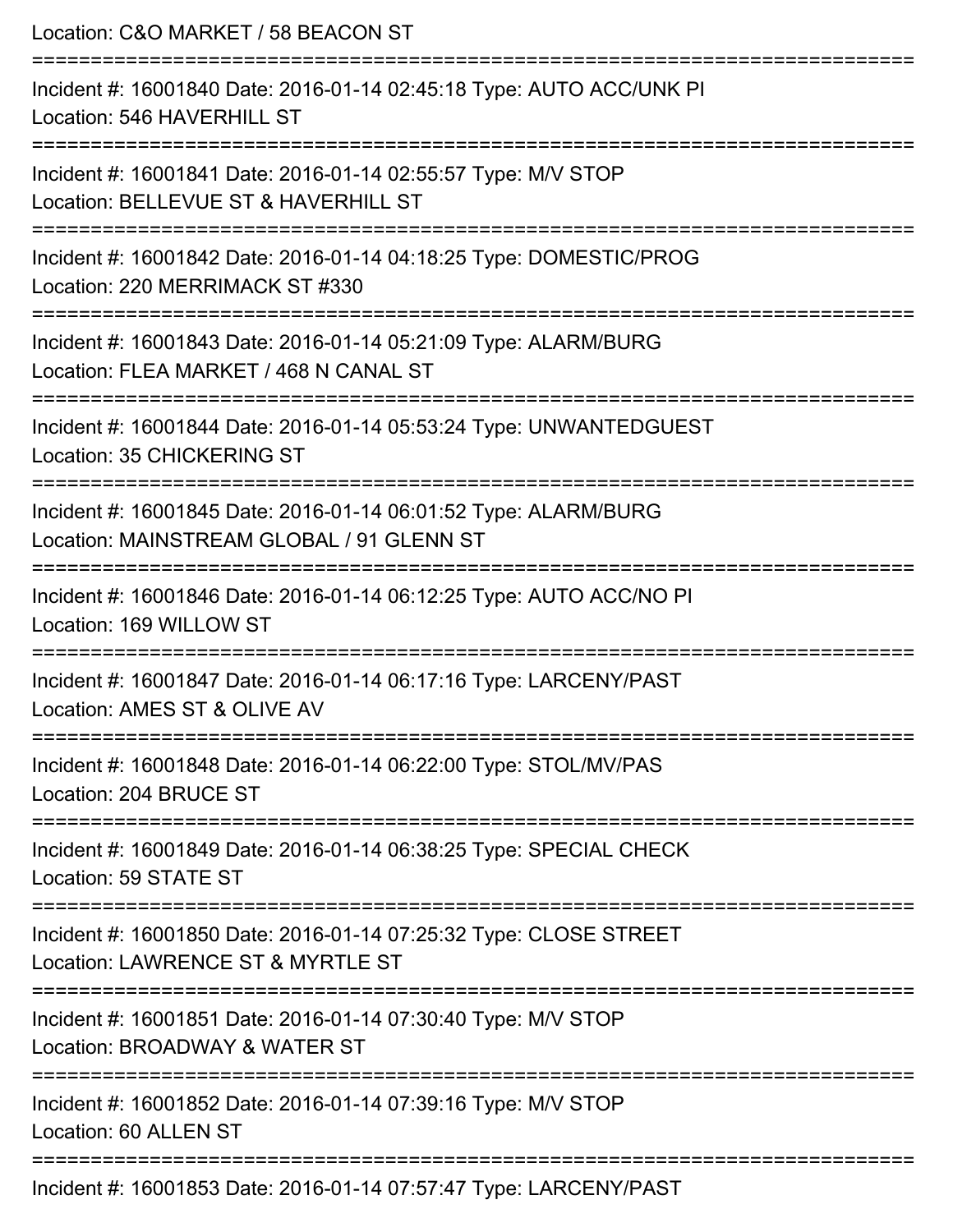=========================================================================== Incident #: 16001854 Date: 2016-01-14 08:04:29 Type: STOL/MV/PAS Location: 4 INMAN ST =========================================================================== Incident #: 16001856 Date: 2016-01-14 08:07:32 Type: AUTO ACC/PI Location: ANDOVER ST & INTERNATIONAL WY =========================================================================== Incident #: 16001855 Date: 2016-01-14 08:09:39 Type: M/V STOP Location: AMESBURY ST & HAVERHILL ST =========================================================================== Incident #: 16001857 Date: 2016-01-14 08:27:29 Type: INVEST CONT Location: BRUCE SCHOOL / 135 BUTLER ST =========================================================================== Incident #: 16001858 Date: 2016-01-14 08:28:09 Type: LOST PROPERTY Location: HAMPSHIRE ST & MYRTLE ST =========================================================================== Incident #: 16001859 Date: 2016-01-14 08:31:06 Type: M/V STOP Location: 207 CRAWFORD ST =========================================================================== Incident #: 16001860 Date: 2016-01-14 08:39:52 Type: CLOSE STREET Location: CANAL ST & HAMPSHIRE ST =========================================================================== Incident #: 16001861 Date: 2016-01-14 08:41:44 Type: CLOSE STREET Location: MARKET ST & S UNION ST =========================================================================== Incident #: 16001862 Date: 2016-01-14 08:54:11 Type: FIGHT Location: 499 HAVERHILL ST =========================================================================== Incident #: 16001863 Date: 2016-01-14 09:09:44 Type: ALARM/BURG Location: UNITED RIVERSIDE CHURCH / 290 WATER ST =========================================================================== Incident #: 16001864 Date: 2016-01-14 09:28:56 Type: E911 HANGUP Location: PHOENIX ACADEMY / 14 UNION ST =========================================================================== Incident #: 16001865 Date: 2016-01-14 09:32:06 Type: ALARM/BURG Location: 50 OAKWOOD AV FL 1 =========================================================================== Incident #: 16001866 Date: 2016-01-14 09:37:51 Type: INVEST CONT Location: EVERETT ST =========================================================================== Incident #: 16001867 Date: 2016-01-14 09:50:22 Type: ALARM/BURG

Location: TABERNACULO DE ADORACION / 96 E HAVERHILL ST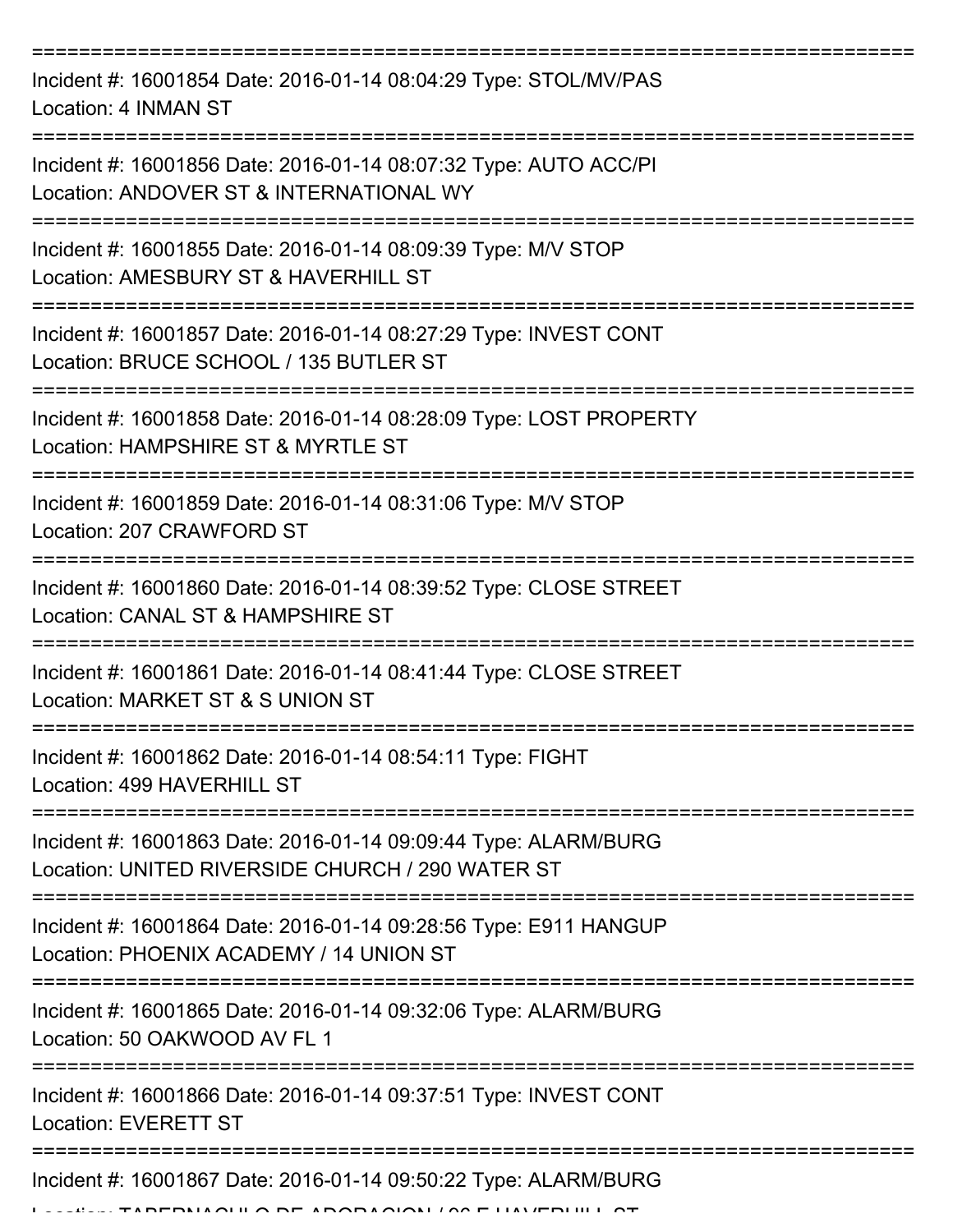| Incident #: 16001868 Date: 2016-01-14 09:52:43 Type: M/V STOP<br>Location: BUSWELL ST & SARATOGA ST                           |
|-------------------------------------------------------------------------------------------------------------------------------|
| Incident #: 16001869 Date: 2016-01-14 10:08:21 Type: MEDIC SUPPORT<br>Location: NOTRE DAME EDUCATION / 354 MERRIMACK ST #C210 |
| Incident #: 16001870 Date: 2016-01-14 10:09:06 Type: M/V STOP<br>Location: 265 ESSEX ST                                       |
| Incident #: 16001871 Date: 2016-01-14 10:13:17 Type: M/V STOP<br>Location: 408 BROADWAY                                       |
| Incident #: 16001872 Date: 2016-01-14 10:20:49 Type: TOW OF M/V<br>Location: 1CEZ96 / 458 HAVERHILL ST                        |
| Incident #: 16001874 Date: 2016-01-14 10:23:34 Type: A&B PAST<br>Location: 270 CANAL ST                                       |
| Incident #: 16001873 Date: 2016-01-14 10:24:26 Type: SUS PERS/MV<br>Location: 143 ESSEX ST                                    |
| Incident #: 16001875 Date: 2016-01-14 10:40:45 Type: STOL/MV/PAS<br>Location: 179 ARLINGTON ST                                |
| Incident #: 16001876 Date: 2016-01-14 10:43:13 Type: TOW OF M/V<br>Location: 93 SHAWSHEEN RD                                  |
| Incident #: 16001877 Date: 2016-01-14 10:49:29 Type: TOW/REPOSSED<br>Location: 305 LOWELL ST                                  |
| Incident #: 16001878 Date: 2016-01-14 10:49:40 Type: LIC PLATE STO<br>Location: 168 ABBOTT ST                                 |
| Incident #: 16001879 Date: 2016-01-14 11:01:50 Type: SPECIAL CHECK<br>Location: 14 CAMBRIDGE ST                               |
| Incident #: 16001880 Date: 2016-01-14 11:10:18 Type: M/V STOP<br>Location: 151 WEST ST                                        |
| Incident #: 16001881 Date: 2016-01-14 11:14:49 Type: SUS PERS/MV                                                              |
| Location: CIL ININHETDIES / AND CANIAL ST                                                                                     |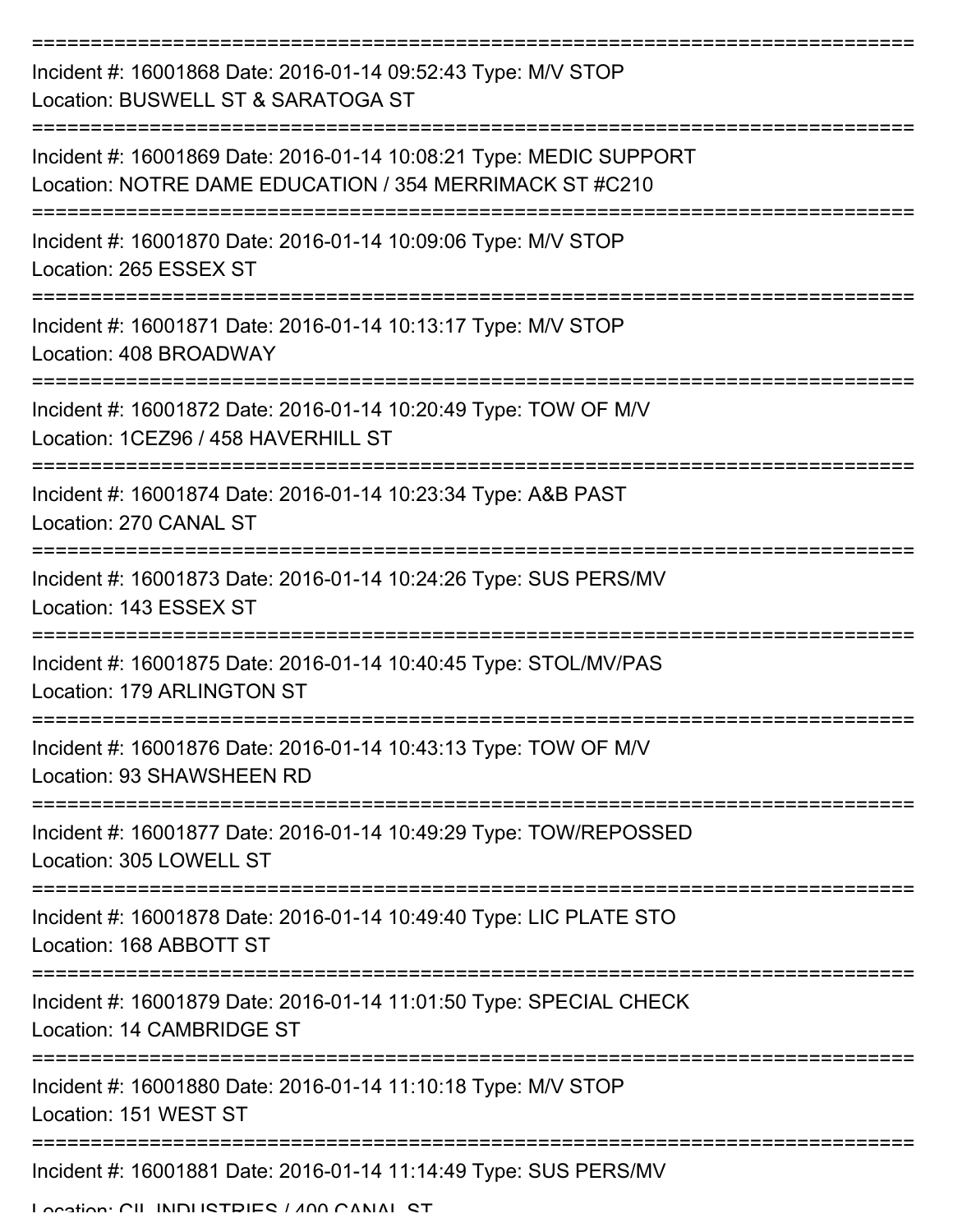| Incident #: 16001882 Date: 2016-01-14 11:15:59 Type: SPECIAL CHECK<br>Location: 12 DORCHESTER ST                                |
|---------------------------------------------------------------------------------------------------------------------------------|
| Incident #: 16001883 Date: 2016-01-14 11:24:19 Type: SPECIAL CHECK<br>Location: 28 WINTHROP AV                                  |
| Incident #: 16001884 Date: 2016-01-14 11:24:57 Type: MEDIC SUPPORT<br>Location: 156 MARGIN ST #2                                |
| Incident #: 16001885 Date: 2016-01-14 11:31:28 Type: TOW OF M/V<br>Location: 3816383 NH / HAMPSHIRE ST & METHUEN ST             |
| Incident #: 16001886 Date: 2016-01-14 11:32:01 Type: DRUG OVERDOSE<br>Location: SONIC / 100 WINTHROP AV<br>:=================== |
| Incident #: 16001887 Date: 2016-01-14 11:36:36 Type: MV/BLOCKING<br>Location: 530 BROADWAY                                      |
| Incident #: 16001888 Date: 2016-01-14 11:46:31 Type: M/V STOP<br>Location: 205 BROADWAY                                         |
| Incident #: 16001889 Date: 2016-01-14 11:54:39 Type: AUTO ACC/PED<br>Location: SUMMER ST & UNION ST                             |
| Incident #: 16001890 Date: 2016-01-14 12:08:15 Type: TOW OF M/V<br><b>Location: 11 LAWRENCE ST</b>                              |
| Incident #: 16001891 Date: 2016-01-14 12:12:49 Type: INVESTIGATION<br>Location: 187 NEWBURY ST                                  |
| Incident #: 16001892 Date: 2016-01-14 12:13:36 Type: MV/BLOCKING<br>Location: 200 COMMON ST                                     |
| Incident #: 16001893 Date: 2016-01-14 12:23:21 Type: ALARM/BURG<br>Location: 6 MARIQUE DR                                       |
| Incident #: 16001894 Date: 2016-01-14 12:46:09 Type: SUS PERS/MV<br>Location: 117 WILLOW ST                                     |
| Incident #: 16001895 Date: 2016-01-14 12:47:15 Type: TOW OF M/V<br>Location: KINGSTON ST & S BROADWAY                           |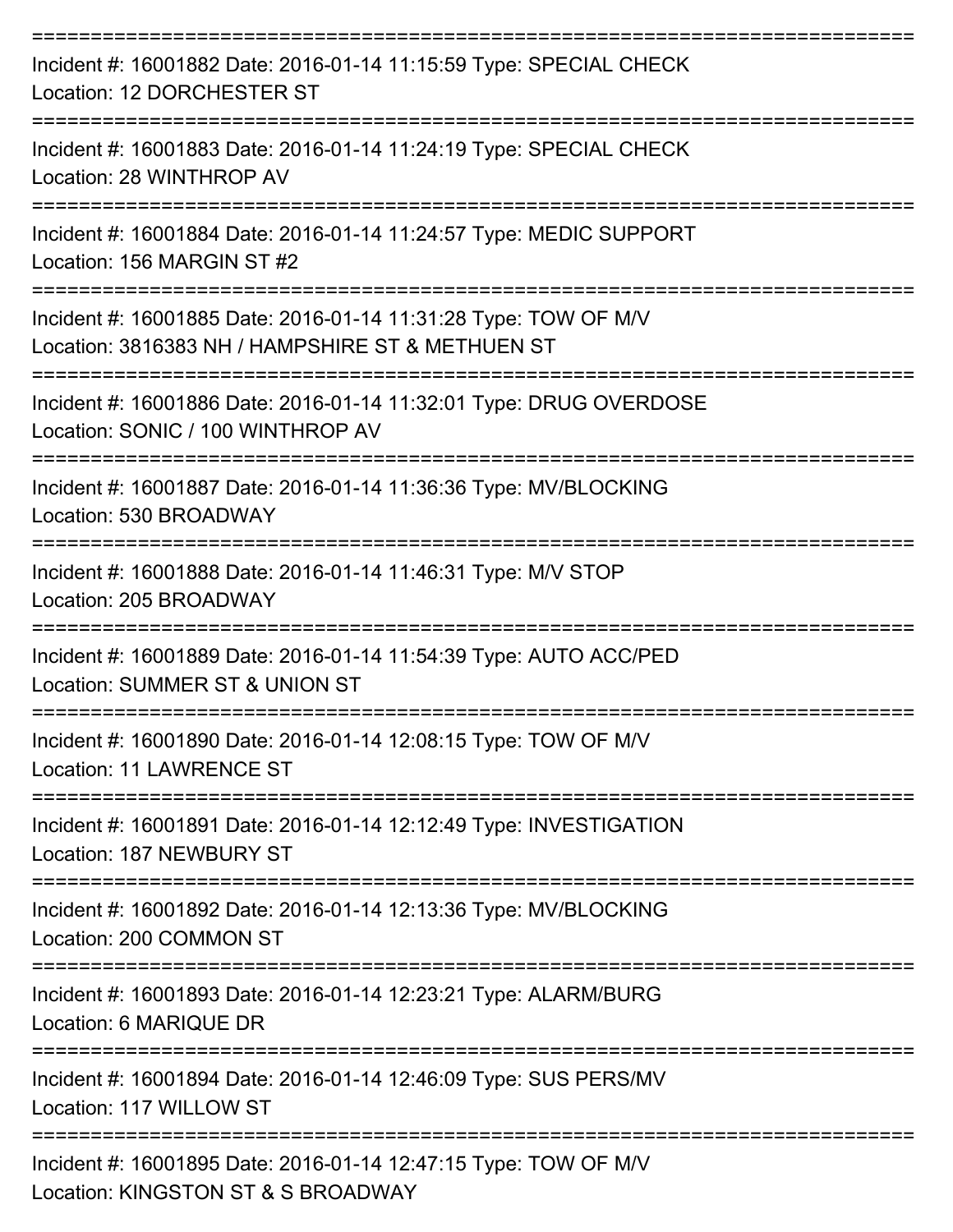| Incident #: 16001896 Date: 2016-01-14 13:10:27 Type: TOW OF M/V<br>Location: 401 ANDOVER ST                                                    |
|------------------------------------------------------------------------------------------------------------------------------------------------|
| =====================================<br>Incident #: 16001897 Date: 2016-01-14 13:13:00 Type: FIGHT<br><b>Location: COLBY ST</b>               |
| =================================<br>Incident #: 16001898 Date: 2016-01-14 13:18:49 Type: DISTURBANCE<br>Location: LIQUOR STORE / 103 BROADWAY |
| Incident #: 16001899 Date: 2016-01-14 13:41:12 Type: M/V STOP<br>Location: BROADWAY & ESSEX ST                                                 |
| Incident #: 16001900 Date: 2016-01-14 13:44:13 Type: UNWANTEDGUEST<br>Location: NECC / 45 FRANKLIN ST                                          |
| Incident #: 16001901 Date: 2016-01-14 13:57:23 Type: M/V STOP<br>Location: 50 BROADWAY                                                         |
| Incident #: 16001902 Date: 2016-01-14 14:01:34 Type: FIGHT<br>Location: 235 FERRY ST                                                           |
| Incident #: 16001903 Date: 2016-01-14 14:02:12 Type: TOW OF M/V<br>Location: 6 INMAN ST                                                        |
| Incident #: 16001904 Date: 2016-01-14 14:04:03 Type: ALARM/BURG<br>Location: CENTRO DE ADORACION / 96 E HAVERHILL ST                           |
| Incident #: 16001905 Date: 2016-01-14 14:07:04 Type: ALARM/BURG<br>Location: DISCOUNT LIQUORS / 103 BROADWAY                                   |
| Incident #: 16001906 Date: 2016-01-14 14:12:22 Type: 911 HANG UP<br>Location: 24 MONTGOMERY ST #FRONT FL 2                                     |
| Incident #: 16001907 Date: 2016-01-14 14:23:36 Type: SHOPLIFTING<br>Location: MARKET BASKET / 700 ESSEX ST                                     |
| Incident #: 16001908 Date: 2016-01-14 14:27:46 Type: DOMESTIC/PROG<br>Location: 204 S UNION ST #3R-REAR                                        |
| Incident #: 16001909 Date: 2016-01-14 14:36:12 Type: A&B PAST<br>Location: 12 METHUEN ST                                                       |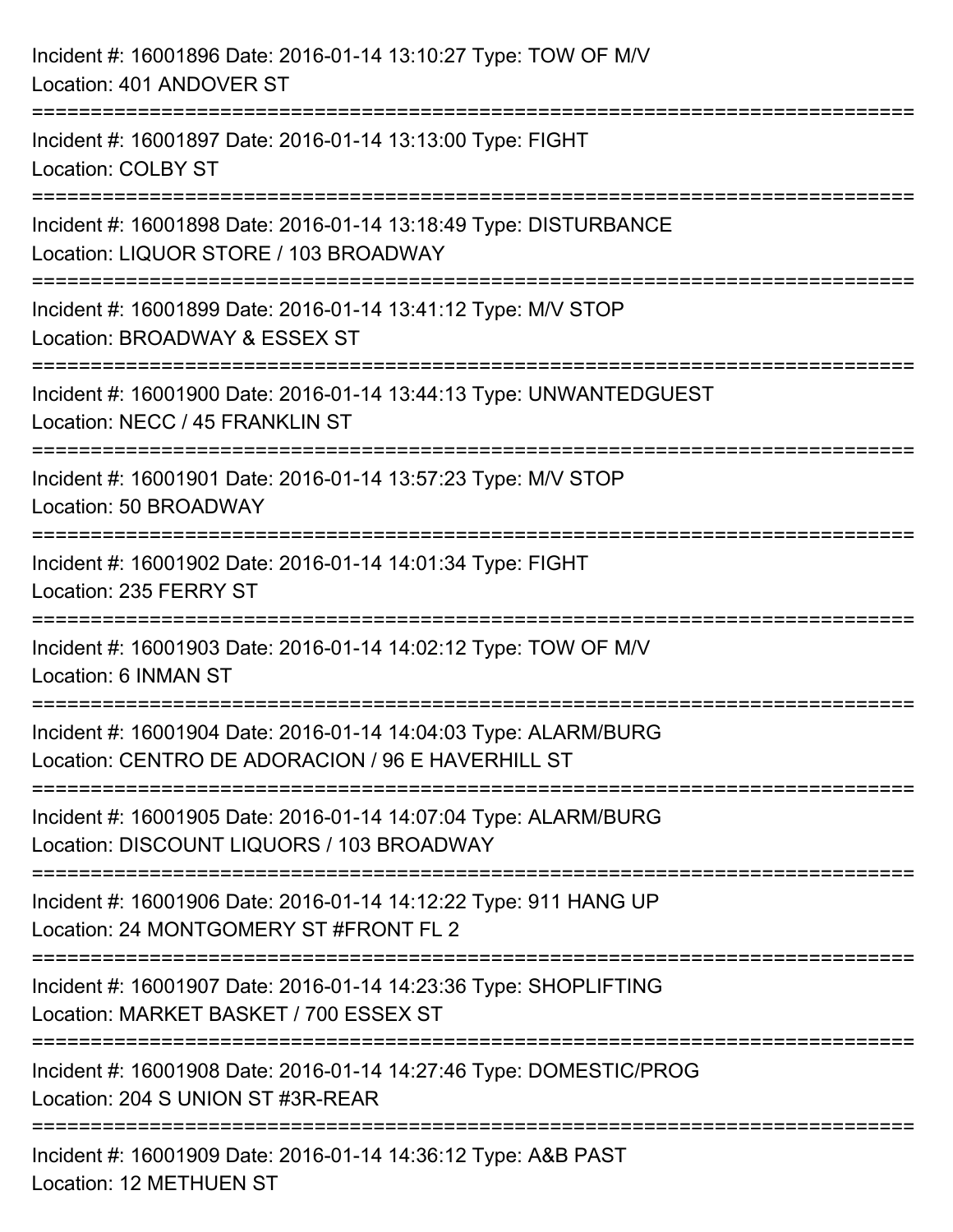| Incident #: 16001910 Date: 2016-01-14 14:51:26 Type: UNWANTEDGUEST<br>Location: AMESBURY ST & COMMON ST |
|---------------------------------------------------------------------------------------------------------|
| Incident #: 16001911 Date: 2016-01-14 14:52:11 Type: MAL DAMG PROG<br>Location: 575 COMMON ST           |
| Incident #: 16001912 Date: 2016-01-14 14:53:29 Type: HOME INVASION<br>Location: 30 OSGOOD ST            |
| Incident #: 16001913 Date: 2016-01-14 15:15:19 Type: ALARM/BURG<br>Location: 95 E HAVERHILL ST          |
| Incident #: 16001914 Date: 2016-01-14 15:22:48 Type: SUS PERS/MV<br>Location: 33 MONMOUTH ST            |
| Incident #: 16001915 Date: 2016-01-14 15:30:48 Type: ASSIST FIRE<br>Location: 21 BERESFORD ST           |
| Incident #: 16001917 Date: 2016-01-14 15:47:12 Type: LIC PLATE STO<br>Location: 363 BROADWAY            |
| Incident #: 16001916 Date: 2016-01-14 15:52:16 Type: M/V STOP<br>Location: EMMETT ST & NEWTON ST        |
| Incident #: 16001918 Date: 2016-01-14 15:57:38 Type: DISTURBANCE<br>Location: 56 TRENTON                |
| Incident #: 16001919 Date: 2016-01-14 16:02:22 Type: TOW OF M/V<br>Location: 95 FARLEY ST               |
| Incident #: 16001920 Date: 2016-01-14 16:28:19 Type: ASSSIT OTHER PD<br>Location: 114 & N ANDOVER MALL  |
| Incident #: 16001921 Date: 2016-01-14 16:33:01 Type: TOW OF M/V<br>Location: BOXFORD ST & FOSTER ST     |
| Incident #: 16001922 Date: 2016-01-14 16:37:32 Type: ALARM/BURG<br>Location: 71 DUCKETT AV              |
| Incident #: 16001923 Date: 2016-01-14 16:39:56 Type: WIRE DOWN<br>Location: 28 FAIRMONT ST              |

===========================================================================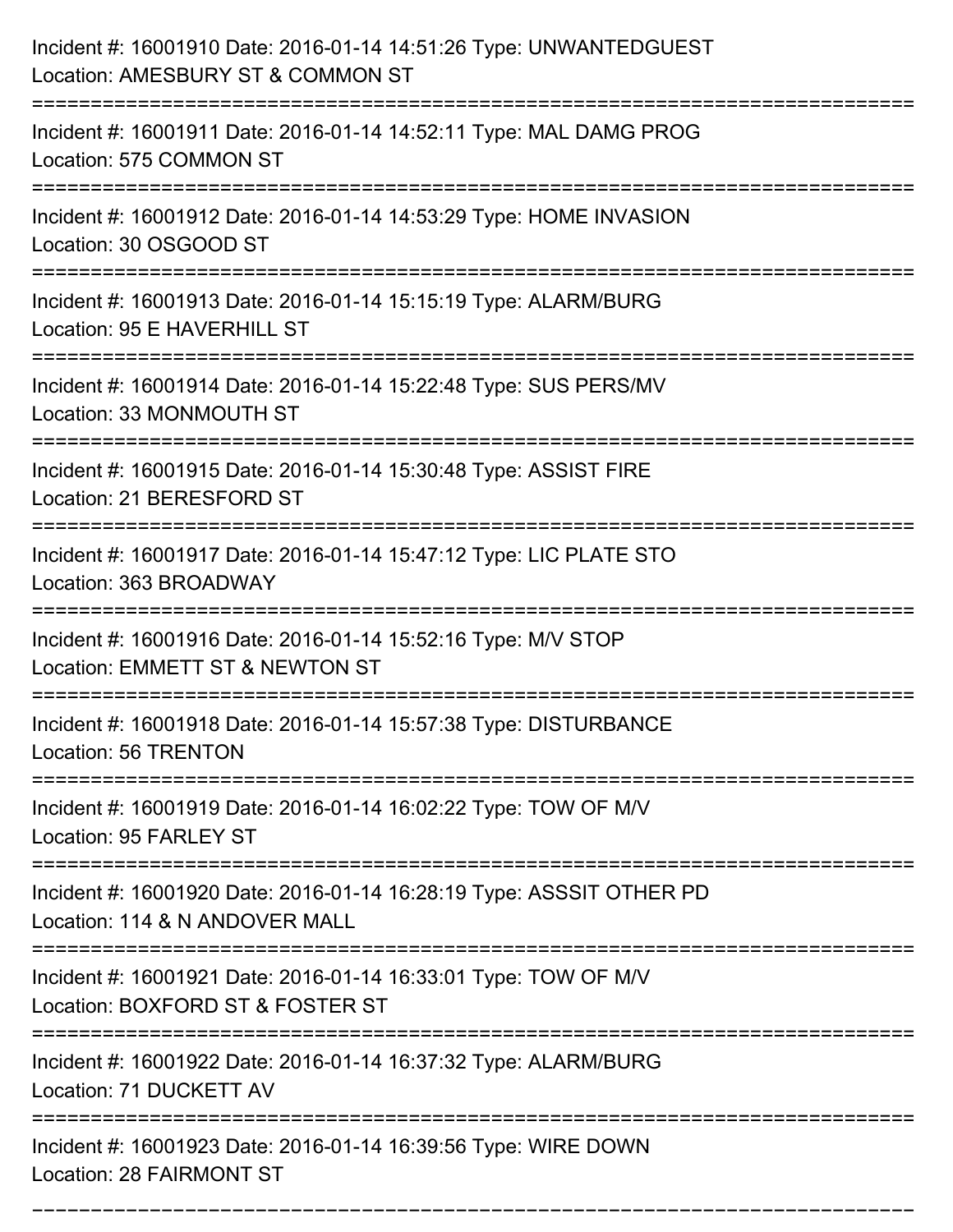| Incident #: 16001924 Date: 2016-01-14 17:06:24 Type: SUS PERS/MV<br>Location: 511 LOWELL ST                                         |
|-------------------------------------------------------------------------------------------------------------------------------------|
| Incident #: 16001925 Date: 2016-01-14 17:11:11 Type: MAN DOWN<br>Location: DOYLE ST & WATER ST                                      |
| Incident #: 16001926 Date: 2016-01-14 17:31:14 Type: LARCENY/PAST<br>Location: 117 WILLOW ST #1 FL 1<br>==========================  |
| Incident #: 16001927 Date: 2016-01-14 17:32:59 Type: HIT & RUN M/V<br>Location: S BROADWAY & WEARE ST<br>========================== |
| Incident #: 16001928 Date: 2016-01-14 17:38:55 Type: HIT & RUN M/V<br>Location: S BROADWAY & SHATTUCK ST                            |
| Incident #: 16001929 Date: 2016-01-14 18:02:31 Type: 209A/SERVE<br>Location: 56 SPRINGFIELD ST                                      |
| Incident #: 16001932 Date: 2016-01-14 18:06:23 Type: HIT & RUN M/V<br>Location: 674 LOWELL ST                                       |
| Incident #: 16001930 Date: 2016-01-14 18:08:28 Type: M/V STOP<br>Location: S UNION ST & WINTHROP AV                                 |
| Incident #: 16001931 Date: 2016-01-14 18:09:40 Type: M/V STOP<br>Location: JACKSON ST & OAK ST                                      |
| Incident #: 16001933 Date: 2016-01-14 18:10:51 Type: M/V STOP<br>Location: BEVEL ST & HAVERHILL ST                                  |
| Incident #: 16001934 Date: 2016-01-14 18:12:29 Type: DISABLED MV<br>Location: 495 & MARSTON                                         |
| Incident #: 16001935 Date: 2016-01-14 18:13:04 Type: COURT DOC SERVE<br>Location: 30 PHILLIPS ST                                    |
| Incident #: 16001936 Date: 2016-01-14 18:17:21 Type: 209A/SERVE<br>Location: 83 DORCHESTER ST                                       |
| Incident #: 16001937 Date: 2016-01-14 18:26:15 Type: 209A/SERVE<br>Location: 16 FARLEY ST                                           |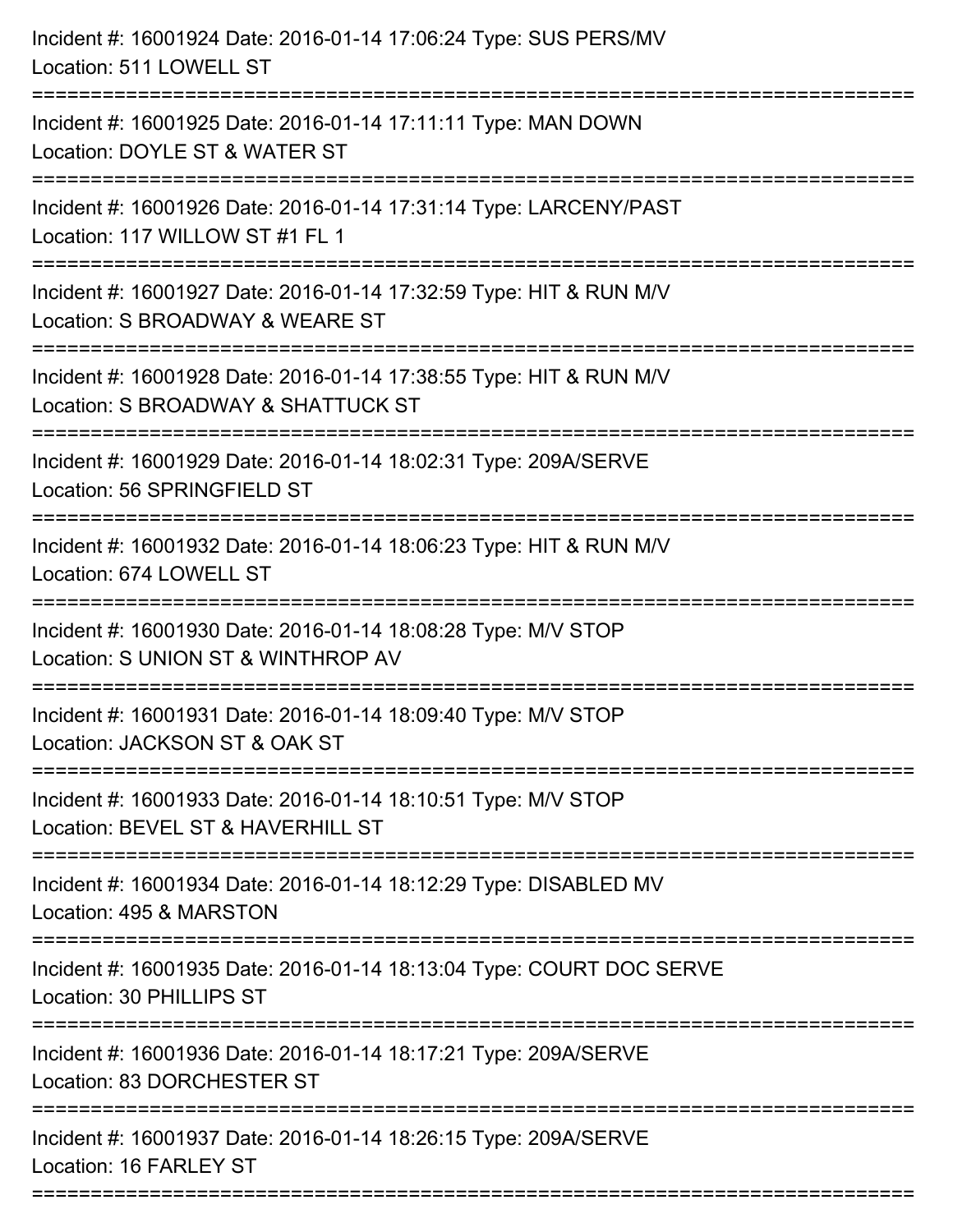Location: 117 WILLOW ST #1 FL 1

| Incident #: 16001939 Date: 2016-01-14 18:38:59 Type: 209A/SERVE<br>Location: 81 CROSS ST                           |
|--------------------------------------------------------------------------------------------------------------------|
| Incident #: 16001940 Date: 2016-01-14 18:49:06 Type: 209A/SERVE<br><b>Location: 110 TRENTON ST</b>                 |
| Incident #: 16001941 Date: 2016-01-14 18:57:58 Type: DOMESTIC/PROG<br>Location: 30 TEXAS AV FL 3                   |
| Incident #: 16001942 Date: 2016-01-14 19:00:23 Type: ALARM/BURG<br>Location: ATTRACTIVO BOUTIQUE / 105 ESSEX ST #B |
| Incident #: 16001943 Date: 2016-01-14 19:02:37 Type: 209A/SERVE<br>Location: 16 BELMONT ST                         |
| Incident #: 16001944 Date: 2016-01-14 19:11:16 Type: SUS PERS/MV<br>Location: 12 CAMPO SECO ST                     |
| Incident #: 16001945 Date: 2016-01-14 19:11:20 Type: ALARM/BURG<br>Location: SMITH RESIDENCE / 7 LOGAN ST          |
| Incident #: 16001946 Date: 2016-01-14 19:26:43 Type: 209A/SERVE<br>Location: 90 LOWELL ST                          |
| Incident #: 16001947 Date: 2016-01-14 19:30:53 Type: M/V STOP<br>Location: S BROADWAY & SHATTUCK ST                |
| Incident #: 16001948 Date: 2016-01-14 19:33:27 Type: M/V STOP<br>Location: ESSEX ST & NEWBURY ST                   |
| Incident #: 16001949 Date: 2016-01-14 19:37:58 Type: M/V STOP<br>Location: 50 S BROADWAY                           |
| Incident #: 16001950 Date: 2016-01-14 19:38:52 Type: M/V STOP<br>Location: 33 S BROADWAY                           |
| Incident #: 16001951 Date: 2016-01-14 19:39:04 Type: SUS PERS/MV<br>Location: 5 CYPRESS AV                         |
|                                                                                                                    |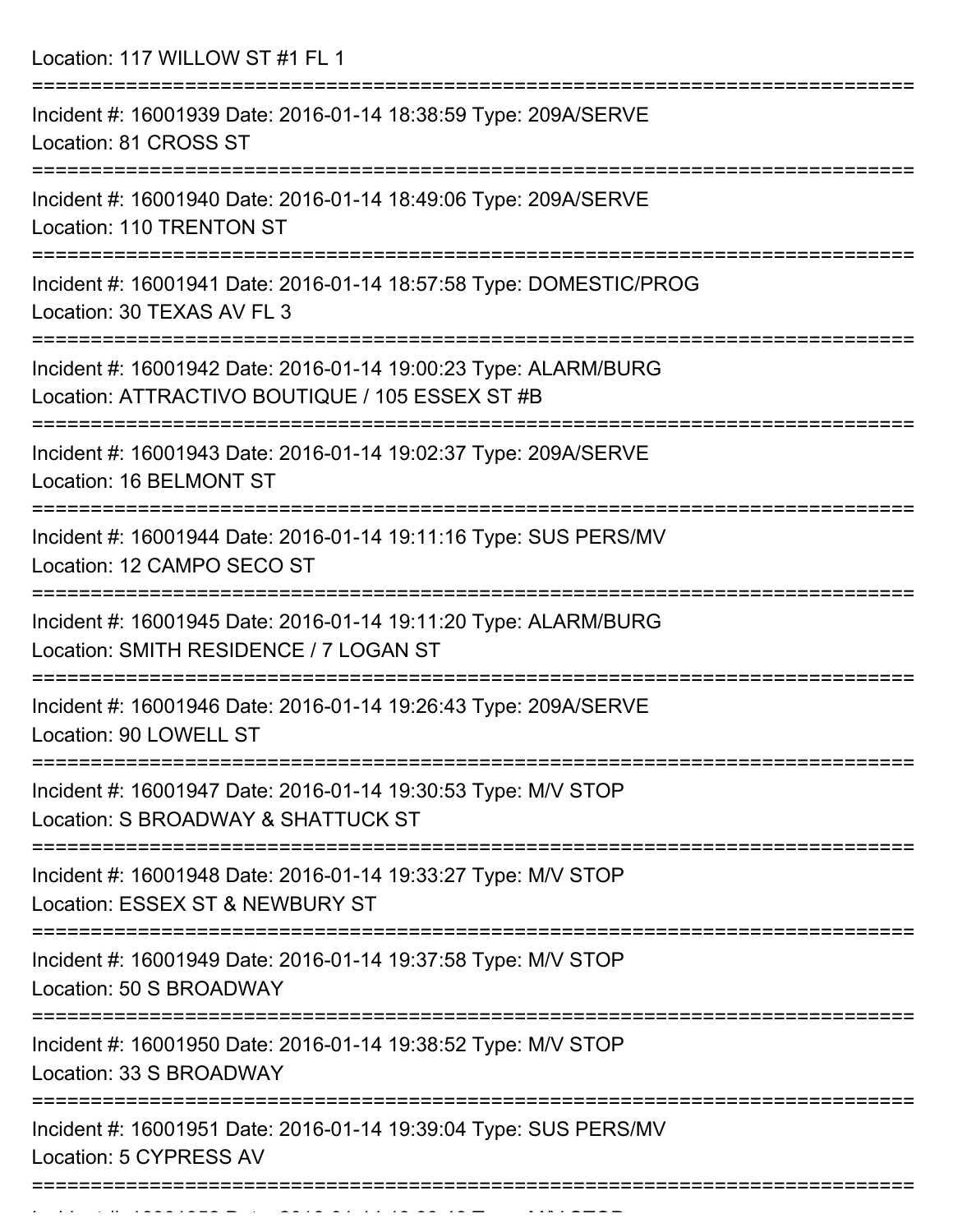Location: COMMON ST & NEWBURY ST

| Incident #: 16001953 Date: 2016-01-14 19:47:17 Type: MV/BLOCKING<br>Location: 53 EUTAW ST                        |
|------------------------------------------------------------------------------------------------------------------|
| Incident #: 16001954 Date: 2016-01-14 19:53:57 Type: WOMAN DOWN<br>Location: FLOWS BARBER SHOP / 345 LAWRENCE ST |
| Incident #: 16001955 Date: 2016-01-14 20:14:11 Type: DISTURBANCE<br>Location: JOSE AUTO / 26 MEDFORD ST          |
| Incident #: 16001956 Date: 2016-01-14 20:35:53 Type: WOMAN DOWN<br>Location: 144 BERNARD AV                      |
| Incident #: 16001957 Date: 2016-01-14 20:40:10 Type: M/V STOP<br>Location: JOHN ST                               |
| Incident #: 16001958 Date: 2016-01-14 20:41:02 Type: M/V STOP<br>Location: HAMPSHIRE ST & METHUEN ST             |
| Incident #: 16001959 Date: 2016-01-14 20:41:32 Type: DOMESTIC/PROG<br>Location: 11 LAWRENCE ST #208 FL 2         |
| Incident #: 16001960 Date: 2016-01-14 20:51:50 Type: M/V STOP<br>Location: ESSEX ST & LAWRENCE ST                |
| Incident #: 16001961 Date: 2016-01-14 20:54:02 Type: M/V STOP<br>Location: BEACON ST & MT VERNON ST              |
| Incident #: 16001962 Date: 2016-01-14 21:07:30 Type: MEDIC SUPPORT<br>Location: 90 LOWELL ST                     |
| Incident #: 16001963 Date: 2016-01-14 21:12:01 Type: SHOTS FIRED<br>Location: 132 BROOKFIELD ST FL 2             |
| Incident #: 16001964 Date: 2016-01-14 21:31:52 Type: SUS PERS/MV<br>Location: 6 DIAMOND ST                       |
| Incident #: 16001965 Date: 2016-01-14 21:41:21 Type: M/V STOP<br>Location: HAMPSHIRE ST & LOWELL ST              |
|                                                                                                                  |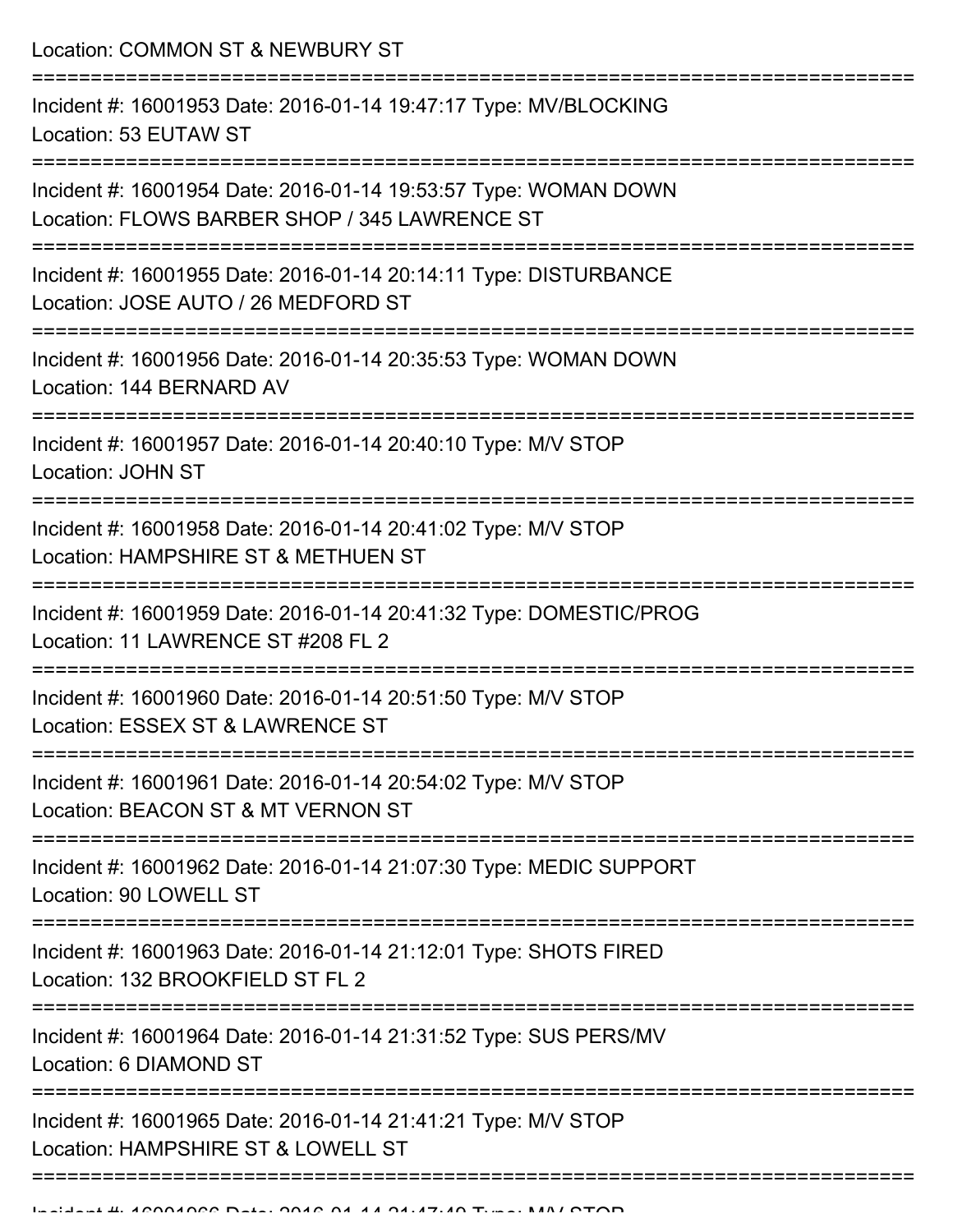| Location: CANAL ST & MARSTON ST                                                                                |
|----------------------------------------------------------------------------------------------------------------|
| Incident #: 16001967 Date: 2016-01-14 21:48:41 Type: MEDIC SUPPORT<br>Location: SHELTER / 133 ESSEX ST         |
| Incident #: 16001968 Date: 2016-01-14 21:50:07 Type: DISTURBANCE<br>Location: 48 COOLIDGE ST FL 1              |
| Incident #: 16001969 Date: 2016-01-14 21:55:19 Type: MEDIC SUPPORT<br>Location: 200 PARKER ST                  |
| Incident #: 16001970 Date: 2016-01-14 21:55:22 Type: ALARM/BURG<br>Location: WEATHERBEE SCHOOL / 75 NEWBURY ST |
| Incident #: 16001971 Date: 2016-01-14 21:56:38 Type: STOL/MV/PAS<br>Location: 110 JACKSON ST                   |
| Incident #: 16001972 Date: 2016-01-14 21:59:35 Type: TOW OF M/V<br>Location: CLINIC / LAWRENCE & PARK          |
| Incident #: 16001973 Date: 2016-01-14 22:02:29 Type: AUTO ACC/UNK PI<br>Location: BUNKERHILL ST & FERN ST      |
| Incident #: 16001974 Date: 2016-01-14 22:24:31 Type: LARCENY/PAST<br>Location: 50 OLIVE AV                     |
| Incident #: 16001975 Date: 2016-01-14 22:59:35 Type: M/V STOP<br>Location: METHUEN ST & CANAL ST               |
| Incident #: 16001976 Date: 2016-01-14 23:20:52 Type: M/V STOP<br>Location: MARKET ST & S UNION ST              |
| Incident #: 16001977 Date: 2016-01-14 23:36:00 Type: GUN CALL<br>Location: 210 MERRIMACK ST                    |
| Incident #: 16001978 Date: 2016-01-14 23:40:06 Type: MEDIC SUPPORT<br>Location: 154 OXFORD ST FL 2             |
| Incident #: 16001979 Date: 2016-01-14 23:43:28 Type: STOL/MV/PAS<br>Location: 36 ANDOVER ST                    |
| Incident #: 16001980 Date: 2016-01-14 23:51:16 Type: MEDIC SUPPORT                                             |